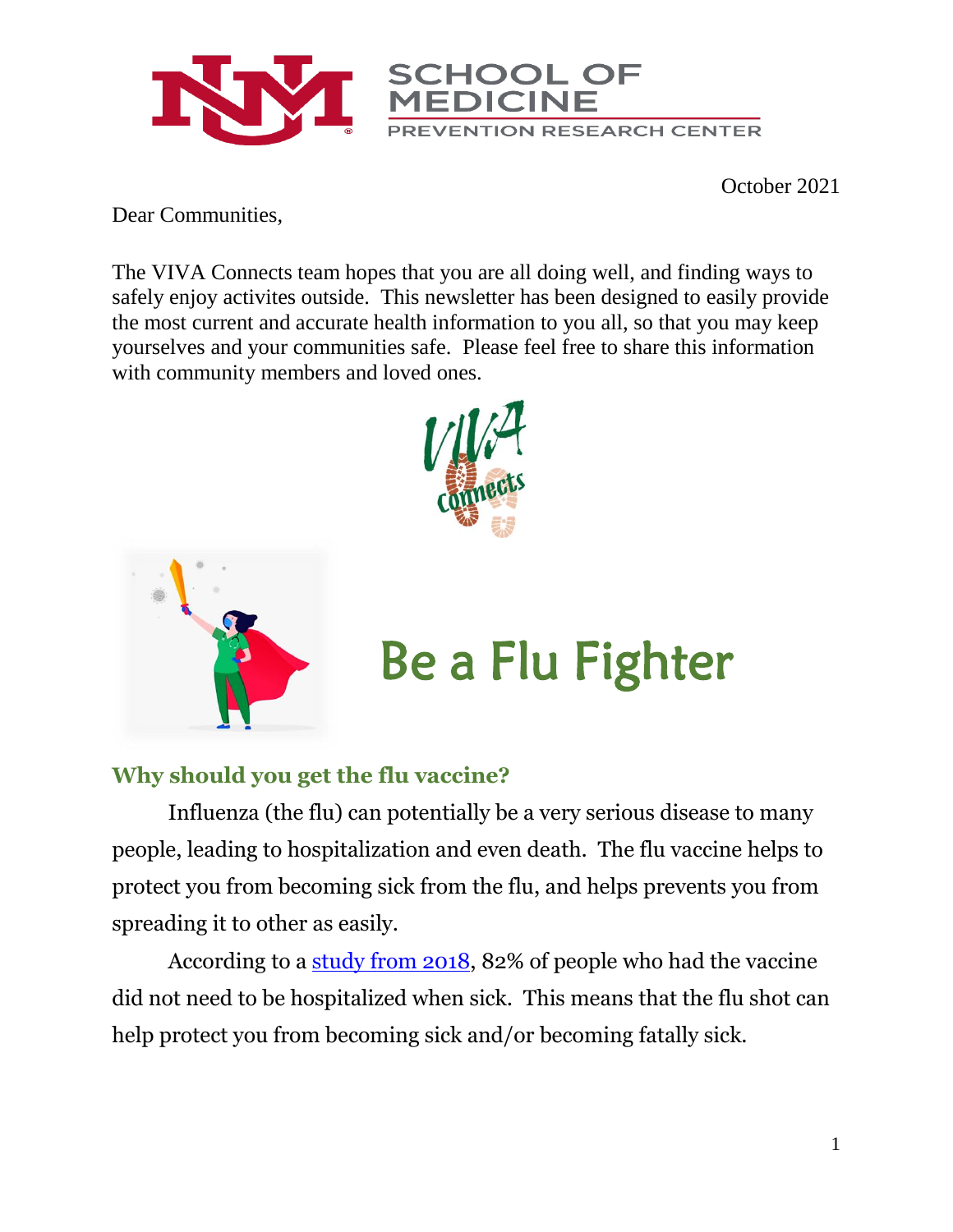#### **How does the flu vaccine work?**

Flu vaccines DO NOT give you the flu. Instead the vaccine is created with a dead virus or a [single protein](https://www.cdc.gov/flu/prevent/how-fluvaccine-made.htm#recombinant) from the flu virus, this means that your body will not be infected with the flu, just learn how to recognize and fight it off to keep your body healthy.

Each year different types (or strains) of the flu are more common, which is why it is important to get a flu shot each year to protect yourself from the most prevalent flu strain.



#### **When and where to get your flu shot**

If you haven't already gotten your flu shot, now is the time to do so! Late September – October is the best time to get your flu shot to be protected.

CVS, Walgreens, and your healthcare provider can all provide the flu vaccine for you. You can also visit the **[Public Health Offices](https://www.nmhealth.org/location/public/)** page to find locations in your area. The flu vaccine is usually free or low cost for individuals with health insurance or Medicad/Medicare.